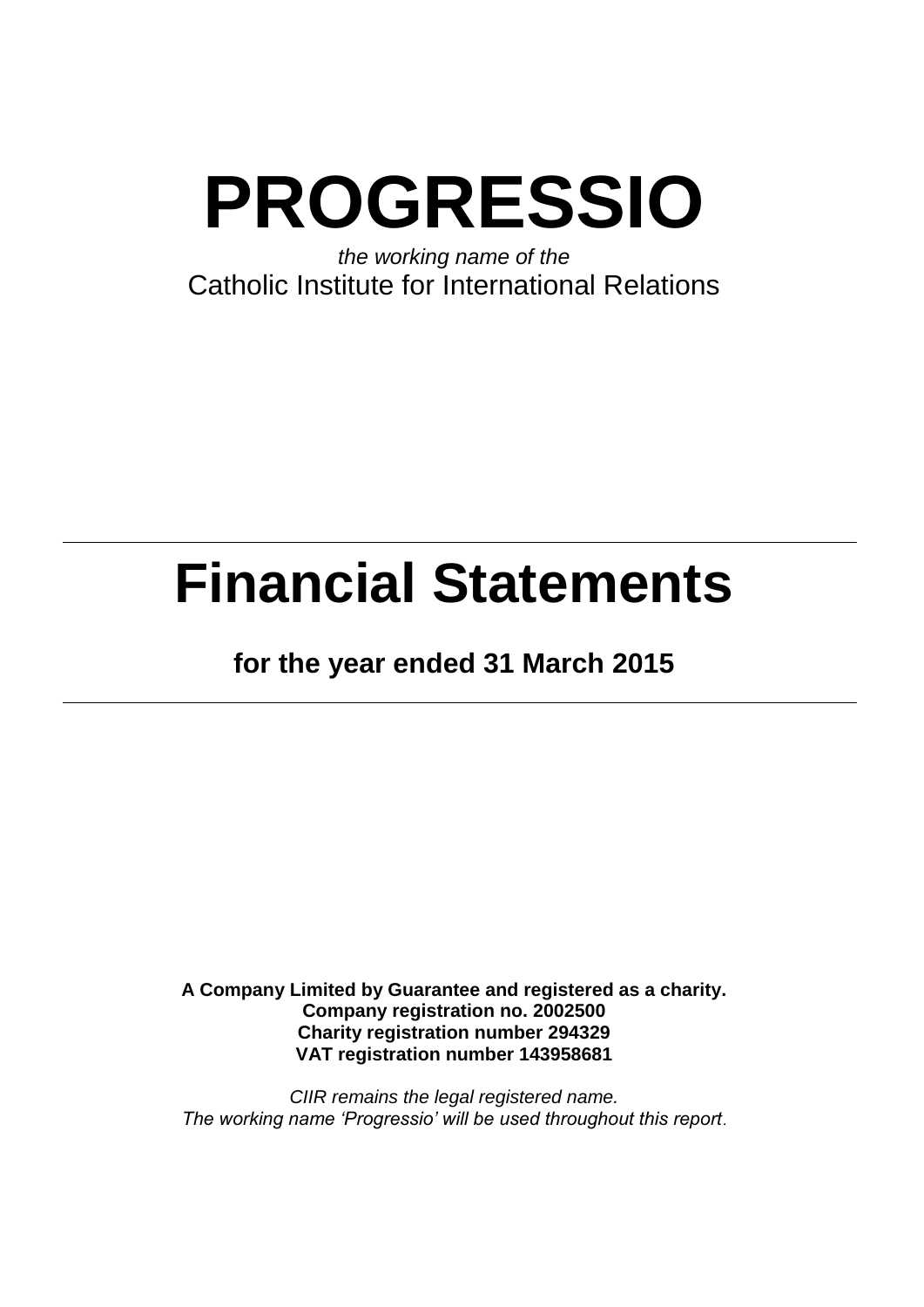(A Company Limited by Guarantee)

# **Auditors' Report**

#### **Independent Auditors' Report to the Members of Progressio**

We have audited the financial statements of Progressio for the year ended 31 March 2015 on pages 4 to 12. The financial reporting framework that has been applied in their preparation is applicable law and United Kingdom Accounting Standards (United Kingdom Generally Accepted Accounting Practice).

This report is made solely to the charity's members, as a body, in accordance with Chapter 3 of Part 16 of the Companies Act 2006. Our audit work has been undertaken so that we might state to the charity's members those matters we are required to state to them in an auditor's report and for no other purpose. To the fullest extent permitted by law, we do not accept or assume responsibility to anyone other than the charity and the charity's members as a body, for our audit work, for this report, or for the opinions we have formed.

#### **Respective responsibilities of Trustees and Auditors**

As explained more fully in the Statement of Trustees' Responsibilities, the trustees (who are also the directors of the company for the purposes of company law) are responsible for the preparation of the financial statements and for being satisfied that they give a true and fair view.

Our responsibility is to audit and express an opinion on the financial statements in accordance with applicable law and International Standards on Auditing (UK and Ireland). Those standards require us to comply with the Auditing Practices Board's (APB's) Ethical Standards for Auditors.

#### **Scope of the audit of the financial statements**

An audit involves obtaining evidence about the amounts and disclosures in the financial statements sufficient to give reasonable assurance that the financial statements are free from material misstatement, whether caused by fraud or error. This includes an assessment of: whether the accounting policies are appropriate to the charity's circumstances and have been consistently applied and adequately disclosed; the reasonableness of significant accounting estimates made by the trustees; and the overall presentation of the financial statements. In addition, we read the financial and non-financial information in the Trustees' annual report to identify material inconsistencies with the audited financial statements and to identify any information that is apparently materially incorrect, based on, or materially inconsistent with, the knowledge acquired by us in the course of performing the audit. If we become aware of any apparent material misstatements or inconsistencies we consider the implications for our report.

#### **Opinion on financial statements**

In our opinion the financial statements:

- $\triangleright$  give a true and fair view of the state of the charity's affairs as at 31 March 2015 and of its incoming resources and application of resources, including its income and expenditure, for the year then ended;
- $\triangleright$  have been properly prepared in accordance with United Kingdom Generally Accepted Accounting Practice; and  $\triangleright$  have been prepared in accordance with the requirements of the Companies Act 2006.
- have been prepared in accordance with the requirements of the Companies Act 2006.

# **Opinion on other requirements of the Companies Act 2006**

In our opinion the information given in the Trustees' Annual Report including the Strategic Report for the financial year for which the financial statements are prepared is consistent with the financial statements.

# **Matters on which we are required to report by exception**

We have nothing to report in respect of the following matters where the Companies Act 2006 requires us to report to you if, in our opinion:

- $\triangleright$  the charity has not kept adequate accounting records, or returns adequate for our audit have not been received from branches not visited by us; or
- $\triangleright$  the financial statements are not in agreement with the accounting records and returns; or
- certain disclosures of trustees' remuneration specified by law are not made; or
- $\triangleright$  we have not received all the information and explanations we require for our audit.

Robert Oswald (Senior Statutory Auditor) For and on behalf of Appleby & Wood, Statutory Auditors 26 June 2015

40 The Lock Building 72 High Street, Stratford London E15 2QB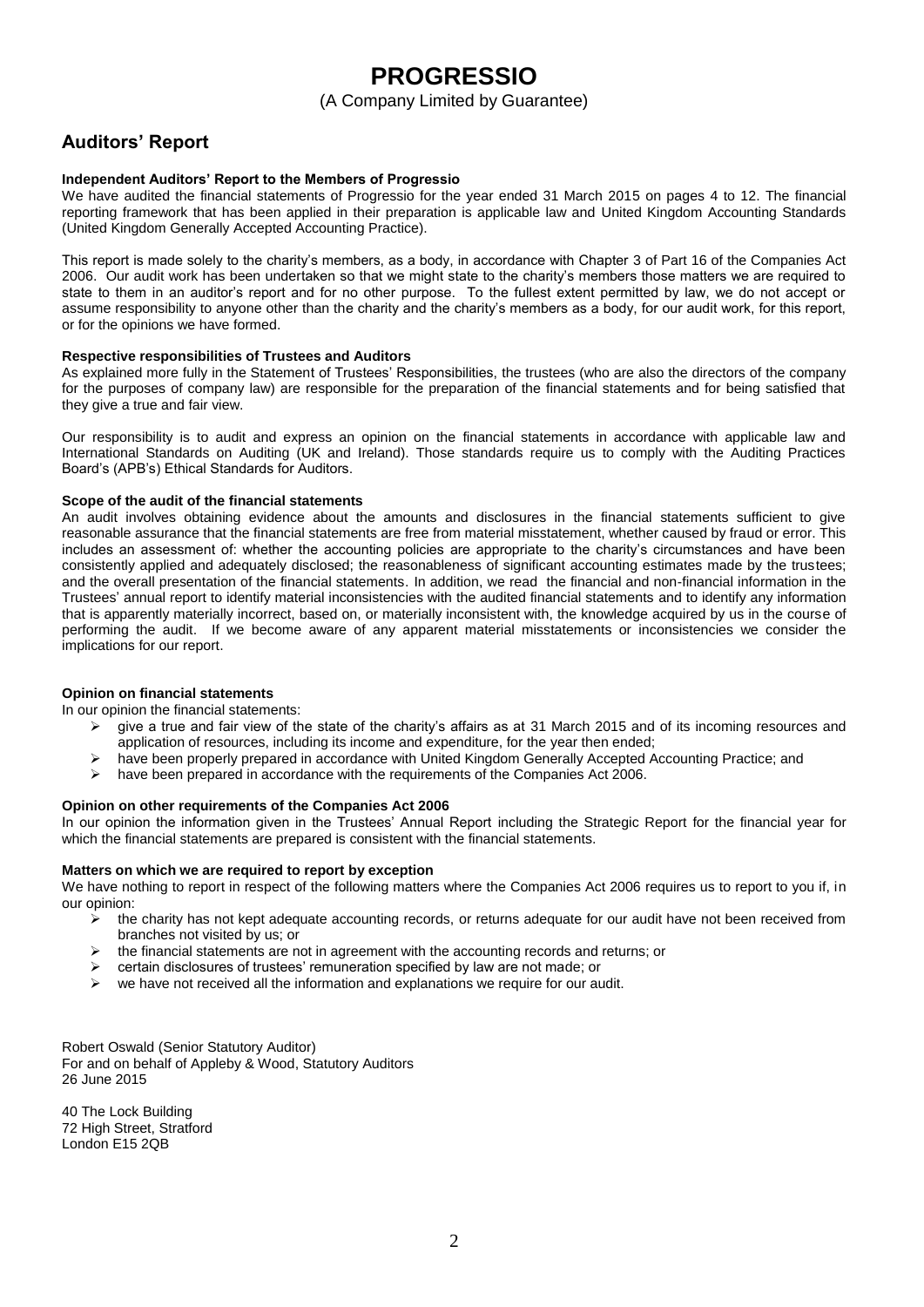# **BOARD OF TRUSTEES**

# **TRUSTEES**

Martin McEnery, Chair Michael Doris, Treasurer Chris Smith (re-elected for 2 years, October 2014) Kevin Tunnard Carolyn Williams Jean Casey (elected for 3 years, October 2014) Ranila Ravi-Burslem (elected for 3 years, October 2014)

Rocco Blume (co-opted December 2014) Belinda Calaguas (co-opted December 2014) Lynda Kerley (co-opted December 2014)

Dennis Sewell, (resigned, June 2014) John Barker (resigned, October 2014) Dan Cook (resigned October 2014) Susana Edjang (resigned, June 2014) Andy Waites (resigned October 2014) Rukayah Sarumi (resigned January 2015)

# **SENIOR STAFF**

Mark Lister, Chief Executive James Collins, Director of Finance and Administration Gemma Hayes, Director of International Programmes Lizzette Robleto, Head of Policy

Dan Hale, Campaigns and Communications Manager (left December 2014) Sarah Sandon, Head of Fundraising (left September 2014)

Appleby & Wood 40 The Lock Building 72 High Street London E15 2QB

Royal Bank of Scotland 40 Islington High Street London N1 8XJ

**AUDITORS BANKERS REGISTERED OFFICE SOLICITORS**

Units 9-12 The Stableyard Broomgrove Road London SW9 9TL

Stone King LLP 16 St John's Lane London EC1M 4BS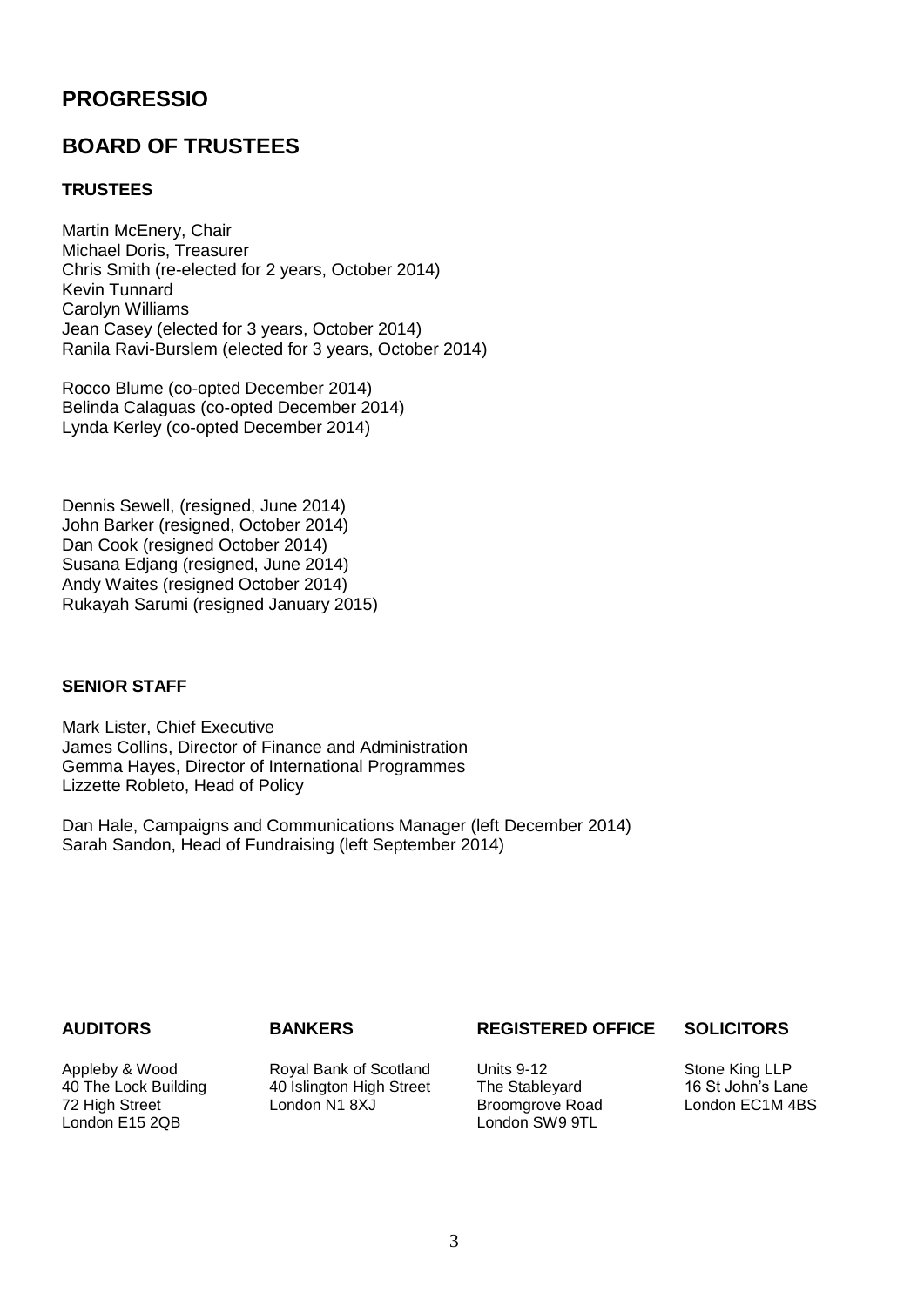(A Company Limited by Guarantee)

# **STATEMENT OF FINANCIAL ACTIVITIES FOR THE YEAR ENDED 31 MARCH 2015**

|                                                                                                                                                                       | Note           | <b>Unrestricted</b><br><b>Funds</b><br>£ | <b>Restricted</b><br><b>Funds</b><br>£ | <b>Total Funds</b><br>2015 | <b>Total Funds</b><br>2014<br>£  |
|-----------------------------------------------------------------------------------------------------------------------------------------------------------------------|----------------|------------------------------------------|----------------------------------------|----------------------------|----------------------------------|
| <b>Incoming Resources</b>                                                                                                                                             |                |                                          |                                        |                            |                                  |
| <b>Incoming Resources from Generated Funds</b>                                                                                                                        |                |                                          |                                        |                            |                                  |
| <b>Voluntary Income (Programme Funding)</b><br>Grants, donations, earmarked projects and sponsorship<br>PPA from Department for International Development<br>Legacies | 13<br>3        | 2,025,015                                | 1,333,177                              | 1,333,177<br>2,025,015     | 1,,872.693<br>2,025,015<br>7,167 |
| Subscriptions and donations from members and<br>non-members                                                                                                           |                | 147,695                                  |                                        | 147,695                    | 131,210                          |
| <b>VSO/ICS Contract for Services</b><br><b>Activities for Generating Funds</b>                                                                                        |                |                                          | 2,247,246                              | 2,247,246                  | 1,684,886                        |
| Sales of publications                                                                                                                                                 |                | 398                                      |                                        | 398                        | 364                              |
| <b>Investment Income</b><br>Interest received                                                                                                                         |                | 4,454                                    |                                        | 4,454                      | 6,336                            |
| <b>Total Incoming Resources</b>                                                                                                                                       |                | 2,177,562                                | 3,580,423                              | 5,757,985                  | 5,727,671                        |
| <b>Resources Expended</b>                                                                                                                                             |                |                                          |                                        |                            |                                  |
| <b>Raising Funds</b><br>Fundraising and publicity                                                                                                                     | $\overline{4}$ | 322,770                                  |                                        | 322,770                    | 407,830                          |
| <b>Charitable Activities</b><br>Costs of activities in furtherance of the charity's<br>objectives                                                                     | 5,13           | 1,742,907                                | 3,974,448                              | 5,717,355                  | 5,536,202                        |
| Other costs/(Governance)                                                                                                                                              | 6              | 68,279                                   |                                        | 68,279                     | 71,514                           |
| <b>Total Resources Expended</b>                                                                                                                                       |                | 2,133,956                                | 3,974,448                              | 6,108,404                  | 6,015,546                        |
| Net (outgoings) Resources for the year                                                                                                                                | 13             | 43,606                                   | (394, 025)                             | (350, 419)                 | (287, 875)                       |
| Balance brought forward at 1 April                                                                                                                                    |                | 1,220,469                                | 1,002,192                              | 2,222,661                  | 2,510,536                        |
| <b>Balance Carried Forward at 31 March</b>                                                                                                                            |                | 1,264,075                                | 608,167                                | 1,872,242                  | 2,222,661                        |

The notes on pages 7 to 12 form part of these Financial Statements.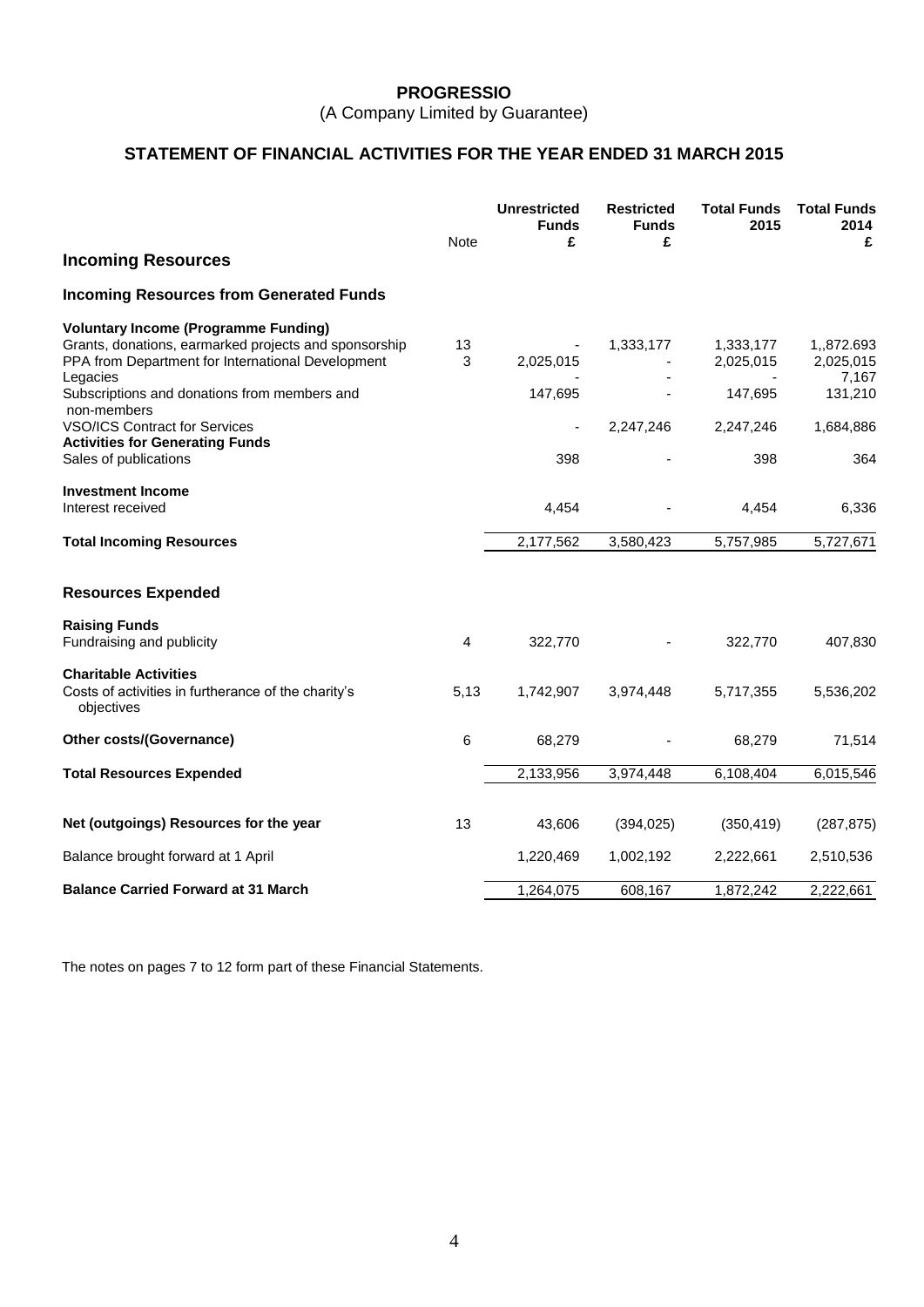(A Company Limited by Guarantee - Company registration no. 2002500) (Registered Charity – no. 294329)

# **BALANCE SHEET AS AT 31 MARCH 2015**

|                                                                                                                       |                  |                                        | 2015                 |                                      | 2014                   |  |
|-----------------------------------------------------------------------------------------------------------------------|------------------|----------------------------------------|----------------------|--------------------------------------|------------------------|--|
|                                                                                                                       | Note             | £                                      | £                    | £                                    | £                      |  |
| <b>Fixed assets</b>                                                                                                   | $\boldsymbol{9}$ |                                        | 220                  |                                      | 1,086                  |  |
| <b>Current assets</b><br><b>Stocks</b><br><b>Debtors</b><br>Cash at bank and in hand                                  | 10<br>11         | 250<br>279,885<br>2,015,530            |                      | 500<br>205,421<br>2,212,506          |                        |  |
|                                                                                                                       |                  | 2,295,665                              |                      | 2,418,427                            |                        |  |
| Creditors falling due within one year<br>Other creditors<br>Liability for earmarked projects<br>Value Added Tax (VAT) | 12               | 161,763<br>16,441<br>91,072<br>269,276 |                      | 57,361<br>8,207<br>74,914<br>140,482 |                        |  |
| <b>Net current assets</b>                                                                                             |                  |                                        | 2,026,389            |                                      | 2,277,945              |  |
| <b>Total assets less current liabilities</b>                                                                          |                  |                                        | 2,026,609            |                                      | 2,279,031              |  |
| <b>Provisions for Liabilities</b>                                                                                     |                  |                                        | (154, 367)           |                                      | (56, 370)              |  |
|                                                                                                                       |                  |                                        | 1,872,242            |                                      | 2,222,661              |  |
| <b>Income Funds</b><br>Unrestricted charitable funds<br><b>Restricted funds</b>                                       | 13               |                                        | 1,264,075<br>608,167 |                                      | 1,220,469<br>1,002,192 |  |
|                                                                                                                       | 14               |                                        | 1,872,242            |                                      | 2,222,661              |  |

The notes on pages 7 to 12 form part of these Financial Statements.

Approved by the Board of Trustees on 18 June 2015 and authorised for issue.

| Martin McEnery | Board of Trustees Chair  |
|----------------|--------------------------|
| Michael Doris  | Treasurer                |
| James Collins  | <b>Company Secretary</b> |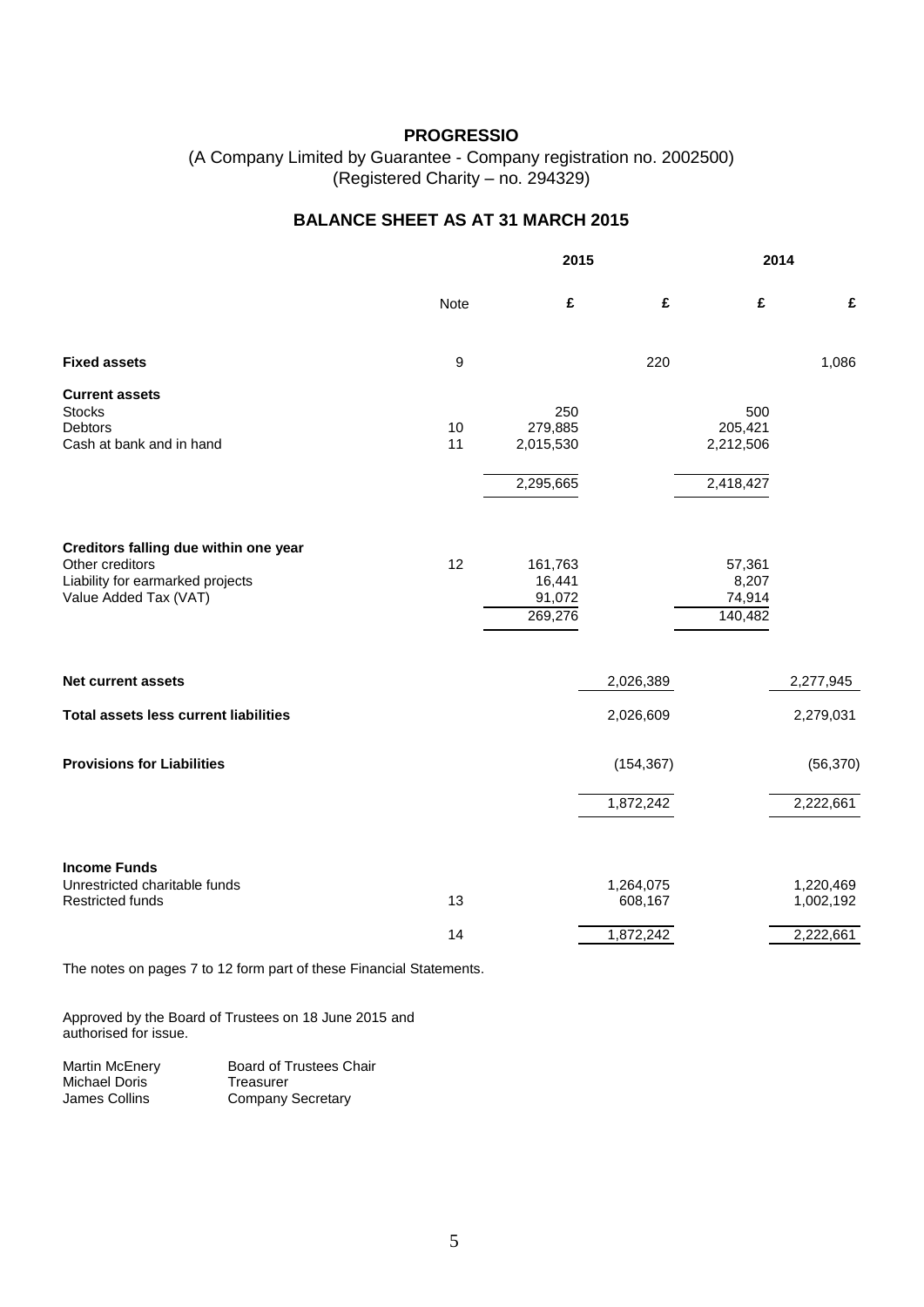(A Company Limited by Guarantee)

# **CASH FLOW STATEMENT FOR THE YEAR ENDED 31 MARCH 2015**

|                                                                                                                        |                        | 2015                                  |                        | 2014                                    |  |
|------------------------------------------------------------------------------------------------------------------------|------------------------|---------------------------------------|------------------------|-----------------------------------------|--|
|                                                                                                                        | £                      | £                                     | £                      | £                                       |  |
|                                                                                                                        |                        |                                       |                        |                                         |  |
| Net cash (outflow) from operating activities                                                                           |                        | (201, 430)                            |                        | (426, 339)                              |  |
| Returns on investments and servicing of finance<br>Interest received                                                   | 4,454                  |                                       | 6,336                  |                                         |  |
| Net cash inflow from returns on investments<br>and servicing of finance                                                |                        | 4,454                                 |                        | 6,336                                   |  |
| <b>Investing activities</b><br>Purchase of fixed assets                                                                |                        |                                       | (528)                  |                                         |  |
| Net cash (outflow) from investing activities                                                                           |                        |                                       |                        | (528)                                   |  |
| (Decrease)/ Increase in cash                                                                                           |                        | (196, 976)                            |                        | (420, 531)                              |  |
| Notes to the cash flow statement                                                                                       |                        | 2015                                  |                        | 2014                                    |  |
| 1. Reconciliation of (outgoing) resources to net cash outflow<br>from operating activities                             | £                      | £                                     | £                      | £                                       |  |
| Net (outgoing) resources for the year<br>Interest received<br>Operating (loss)                                         | (350, 419)<br>(4, 454) | (354, 873)                            | (287, 875)<br>(6, 336) | (294, 211)                              |  |
| Depreciation charges<br>Increase in provisions<br>(Increase) in debtors and stocks<br>Increase/(decrease) in creditors |                        | 866<br>97,997<br>(74, 214)<br>128,794 |                        | 1,509<br>4,000<br>(6,960)<br>(130, 677) |  |
| Net cash (outflow) from operating activities                                                                           |                        | (201, 430)                            |                        | (426, 339)                              |  |
| 2. Analysis of changes in net funds                                                                                    |                        |                                       |                        |                                         |  |

|                          |           |           | Change in<br>year<br>£ |
|--------------------------|-----------|-----------|------------------------|
|                          | 2015      | 2014      |                        |
|                          | £         | £         |                        |
| Cash at bank and in hand | (39, 254) | 30,034    | (69, 288)              |
| Balances held overseas   | 160.700   | 508.251   | (347, 551)             |
| Short term deposits      | 1,894,084 | 1,674,221 | 219,863                |
|                          | 2,015,530 | 2,212,506 | (196,976)              |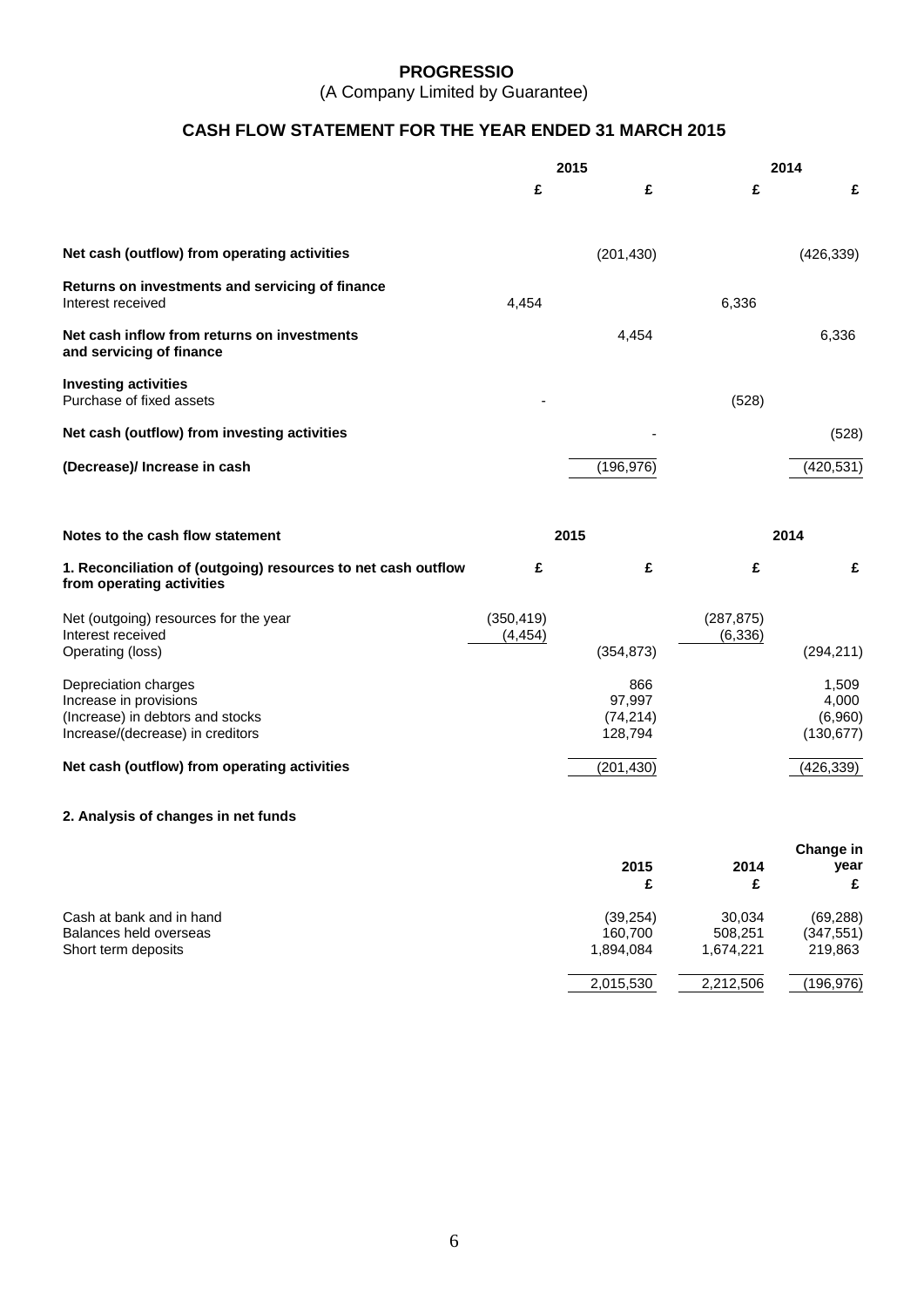(A Company Limited by Guarantee)

# **NOTES TO THE FINANCIAL STATEMENTS**

## **1. Incorporation**

The Institute was incorporated as a Company limited by guarantee on 1 April 1987, and these Financial Statements have therefore been prepared in accordance with the Companies Act 2006.

On 1<sup>st</sup> January 2006 CIIR adopted Progressio as a working name.

## **2. Accounting policies**

a) Basis of accounting: the Financial Statements have been prepared under the historical cost convention, and in accordance with applicable accounting standards and with the requirements of Statement of Recommended Practice 2005, 'Accounting and Reporting by Charities'.

b) Income: grants, donations and sponsorships are accounted for on a receivable basis. Income specifically allocated to projects not utilised at the year end has been carried forward as Restricted Reserves (see note 14 to these Financial Statements). c) Depreciation: depreciation is provided on the straight-line method to write off the cost of fixed assets over their estimated useful

life. The following annual rates of depreciation are used:

Computer/electronic equipment 33% Other office equipment 15%

d) Overseas equipment and vehicles held by the overseas offices have been funded by grant and have been directly charged to the Revenue account. UK assets over £500 are capitalised.

e) Foreign currencies: foreign currency transactions are translated into sterling at the rates of exchange ruling at the date of the transaction. Monetary assets and liabilities denominated in foreign currencies are translated into sterling at the rates of exchange ruling at the balance sheet date.

f) Publications stock has been valued at the lower of cost and net realisable value.

g) Expenditure is charged in the year in which it is incurred and provision is made for all committed expenditure.

Expenditure is allocated to its appropriate categories on a direct basis or where apportionment takes place on an

appropriate basis and costs are reflected on a per country basis and amalgamated into the UK accounts.

h) Volunteer support: The charity is indebted to the many volunteers who during the year have given their time to help Progressio in a variety of areas such as Policy, Public Engagement, Finance, Fundraising and ICS. It is impossible to put a cost on the contribution they make to the organisation but clearly their support is invaluable. These were not shown as a cost on the financial statements and the income equivalent was therefore not recognised within incoming resources.

# **3. Department for International Development block grant**

This is the first year of our two year extension of the Programme Partnership Arrangement between Progressio and the Department for International Development (DFID). This funding is for Progressio's contribution to work on increasing the participation of the poor in decision making and promoting the involvement of faith groups in tackling poverty. It includes elements for communications, advocacy, monitoring and management as well as development worker and associated costs. Although Progressio and DFID have agreed work and outcomes, and monitoring is in place for effective reporting against these, this funding is classified as unrestricted income by the funder.

| 4. Fundraising and publicity                             | 2015    | 2014    |
|----------------------------------------------------------|---------|---------|
|                                                          | £       | £       |
| Salaries (UK salaries, social security costs & pensions) | 157,466 | 189,574 |
| Research                                                 | 1,406   | 855     |
| In-country Funding Officers                              | 55,028  | 85,559  |
| Travel                                                   | 9.140   | 6,601   |
| <b>Meetings</b>                                          | 291     | 278     |
| Stationery                                               | 194     | 250     |
| Postage                                                  | 344     | 472     |
| Design and printing                                      | 2,893   | 2,620   |
| Advertising                                              | 1,154   | 1,040   |
| Software maintenance                                     | 6,017   | 5,745   |
| Other expenses                                           | 2,804   | 2,980   |
| Fundraising initiatives/consultancies                    | 54,517  | 70,998  |
| Freelances                                               | 6,132   | 13,710  |
| Support Costs (see note 7)                               | 25,384  | 27,148  |
|                                                          | 322,770 | 407,830 |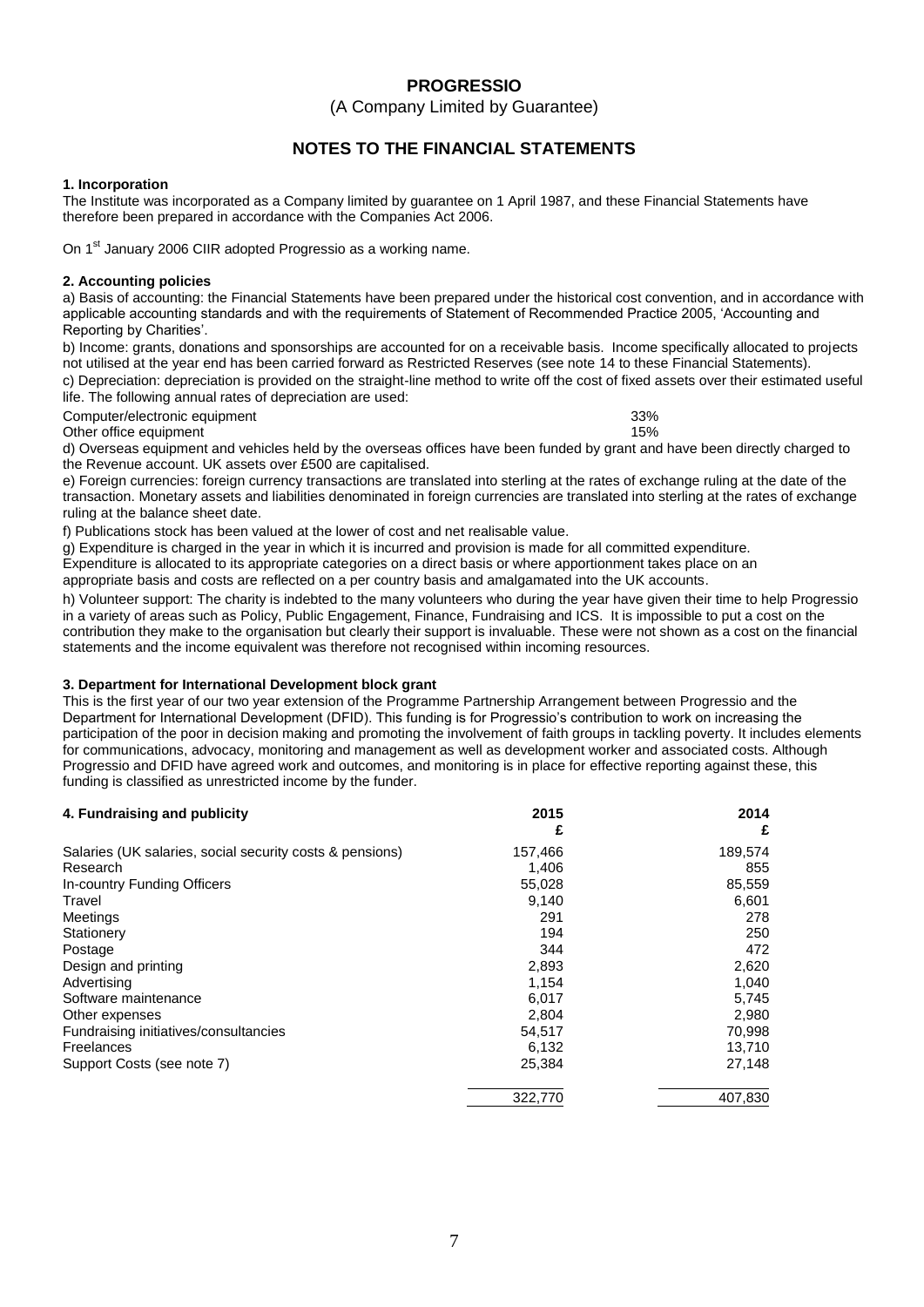#### **5. Costs of activities in furtherance of the charity's objectives**

Total direct charitable expenditure of £5,717,355 as shown on page 4, is expended as follows:

|                                                                                  | 2015               |           | 2014              |           |
|----------------------------------------------------------------------------------|--------------------|-----------|-------------------|-----------|
|                                                                                  | £                  |           | £                 |           |
| <b>Programme delivery</b>                                                        |                    |           |                   |           |
| Local allowances and subsistence                                                 | 160,417            |           | 144,830           |           |
| Training, allowances and materials                                               | 107,293            |           | 78,220            |           |
| Vehicles and transport equipment                                                 | 39,218             |           | 13,120            |           |
| Monitoring and evaluation                                                        | 20,012             |           | 31,267            |           |
| Observer mission                                                                 | 10,449             |           | 26,412<br>639,779 |           |
| Direct partner support<br>Salaries (UK office, social security costs & pensions) | 909,918<br>122,116 |           | 146,726           |           |
| Conferences/workshops/seminars                                                   | 15,610             |           | 41,112            |           |
| Consultancies and technical assessment                                           | 110,419            |           | 59,219            |           |
| Travel                                                                           | 81,204             |           | 61,482            |           |
|                                                                                  | 28,044             |           | 21,419            |           |
| Advocacy capacity partner development<br><b>Publications</b>                     |                    |           |                   |           |
|                                                                                  | 33,214             |           | 47,042            |           |
| ICS (UK office, social security costs & pensions)                                | 226,498            |           | 174,808           |           |
| ICS programme                                                                    | 1,953,448          |           | 1,290,635         |           |
|                                                                                  |                    | 3,817,860 |                   | 2,776,071 |
| <b>Development workers</b>                                                       |                    |           |                   |           |
|                                                                                  | 7,685              |           | 8,195             |           |
| Pre-departure grant<br>Travel                                                    | 109,214            |           | 210,643           |           |
| Advertising                                                                      | 10,218             |           | 11,857            |           |
| Insurance, social security and medical expenses                                  | 60,142             |           | 107,010           |           |
| Training                                                                         | 68,216             |           | 128,298           |           |
| Overseas local costs                                                             | 437,539            |           | 756,219           |           |
| Accommodation                                                                    | 209,236            |           | 404,156           |           |
|                                                                                  |                    | 902,250   |                   | 1,626,378 |
|                                                                                  |                    |           |                   |           |
| <b>Programme support</b>                                                         |                    |           |                   |           |
| Recruitment and selection                                                        | 38,214             |           | 42,315            |           |
| Programme administration                                                         | 199,244            |           | 269,412           |           |
| Salaries (UK office, social security costs & pensions)                           | 170,795            |           | 192,462           |           |
| Publications                                                                     | 1,214              |           | 1,413             |           |
| Travel                                                                           | 68,218             |           | 72,129            |           |
| Conferences and meetings                                                         | 12,216             |           | 21,847            |           |
| Consultancies                                                                    | 20,150             |           | 22,149            |           |
|                                                                                  |                    | 510,051   |                   | 621,727   |
|                                                                                  |                    |           |                   |           |
| <b>Public Engagement</b>                                                         |                    |           |                   |           |
| Salaries (UK salaries, social security costs & pensions)                         | 97,383             |           | 102,010           |           |
| Freelances                                                                       | 1,116              |           | 2,594             |           |
| Empower                                                                          | 1,996              |           |                   |           |
| Electronic media                                                                 | 2,216              |           | 248               |           |
| Publications                                                                     | 3,927              |           | 8,931             |           |
| Books marketing                                                                  | 516                |           | 465               |           |
| Postage and stationery                                                           | 2,041              |           | 1,635             |           |
| Projects & campaigns                                                             |                    |           | 3,909             |           |
| Web development                                                                  | 11,003             |           | 7,172             |           |
| Media relations                                                                  | 350                |           | 222               |           |
| Other expenses                                                                   | 8,555              |           | 1,161             |           |
| Travel                                                                           | 2,714              |           | 3,561             |           |
|                                                                                  |                    | 131,817   |                   | 131,908   |
|                                                                                  |                    |           |                   |           |
| Support costs (see note 7)                                                       | 355,377            |           | 380,118           |           |
|                                                                                  |                    | 355,377   |                   | 380,118   |
|                                                                                  |                    |           |                   |           |
|                                                                                  |                    | 5,717,355 |                   | 5,536,202 |
|                                                                                  |                    |           |                   |           |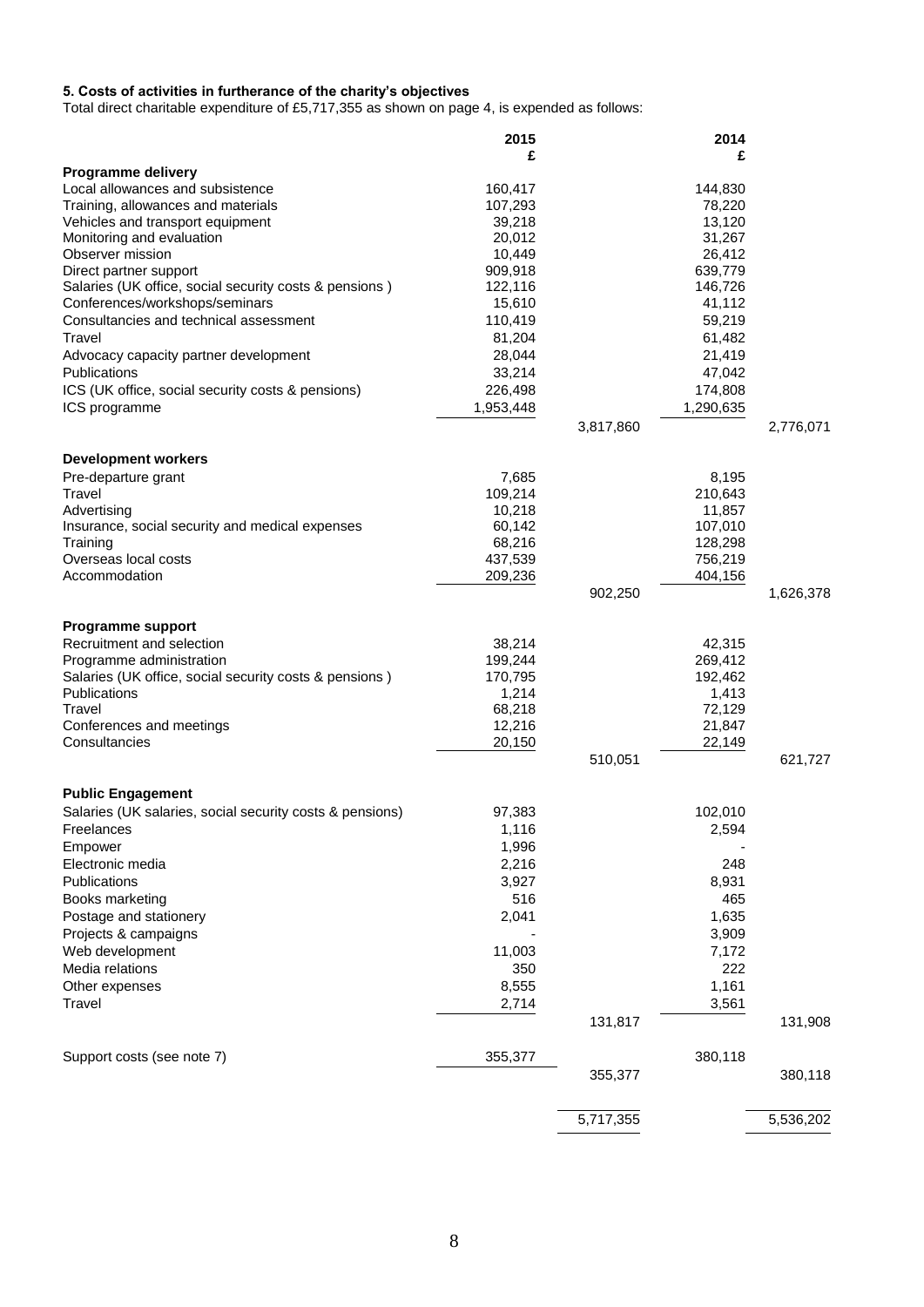### **6. Other costs/governance costs**

Includes costs incurred on the governance of Progressio's assets and is primarily associated with its constitutional and statutory requirements including audit fees.

|                               | 2015<br>£ | 2014<br>£ |
|-------------------------------|-----------|-----------|
| <b>External Audit fees</b>    | 18,756    | 18,756    |
| Professional fees             | 2.721     | 2,640     |
| Meetings                      | 2.921     | 3,431     |
| <b>Annual General Meeting</b> | 1.574     | 1,434     |
| Support costs (see note 7)    | 42,307    | 45,253    |
|                               | 68,279    | 71,514    |
|                               |           |           |

No remuneration was paid to Board of Trustees members for their services. A total of £898 was reimbursed to trustees for their general travel expenses.

# **7. Support Costs**

Support costs are allocated on the basis of the number of staff participating in each activity together with a percentage allocation of the central administrative costs.

|                                                     |                    | 2015              |            | 2014              |                   |
|-----------------------------------------------------|--------------------|-------------------|------------|-------------------|-------------------|
|                                                     | <b>Fundraising</b> | <b>Charitable</b> | Governance |                   |                   |
|                                                     | activity           | activity          | activity   | <b>Total Cost</b> | <b>Total Cost</b> |
|                                                     | £                  | £                 | £          | £                 | £                 |
| UK salaries (salary, social security &<br>pensions) | 17,934             | 251,080           | 29,891     | 298,905           | 310,603           |
| Office repairs and maintenance                      | 250                | 3,501             | 417        | 4,168             | 8,980             |
| Depreciation                                        | 52                 | 727               | 87         | 866               | 1,509             |
| Insurance                                           | 648                | 9,079             | 1,081      | 10,808            | 12,258            |
| Travel                                              | 515                | 7,216             | 859        | 8,590             | 11,152            |
| Telephone, fax and e-mail                           | 381                | 5,332             | 635        | 6,348             | 8,055             |
| Postage, printing and stationery                    | 773                | 10,823            | 1,289      | 12,885            | 14,423            |
| Professional fees                                   | 255                | 3,570             | 425        | 4,250             | 3,398             |
| Rent, rates and heating                             | 1,338              | 18,738            | 2,231      | 22,307            | 22,745            |
| Training                                            |                    | 97                | 11         | 115               | 1,200             |
| Other expenses                                      | 93                 | 1,315             | 157        | 1,565             | 4,063             |
| Provision                                           | 240                | 3,360             | 400        | 4,000             | 4,000             |
| Computer consultancies                              | 1,102              | 15,422            | 1,836      | 18,360            | 18,759            |
| House maintenance & consumables                     | 1,058              | 14,813            | 1,764      | 17,635            | 19,659            |
| Meetings                                            | 12                 | 168               | 20         | 200               | 300               |
| Computer maintenance & development                  | 726                | 10,136            | 1,204      | 12,066            | 11,415            |
|                                                     | 25,384             | 355,377           | 42,307     | 423,068           | 452,519           |

| 8. Information regarding employees | 2015      | 2014<br>£ |
|------------------------------------|-----------|-----------|
| UK employee costs during the year  |           |           |
| <b>Salaries</b>                    | 928.744   | 957.571   |
| Social security costs              | 93.117    | 98,636    |
| Pensions                           | 51.302    | 59.976    |
|                                    | 1,073,163 | 1,116,183 |

Costs for Overseas Personnel are charged directly to Programme costs.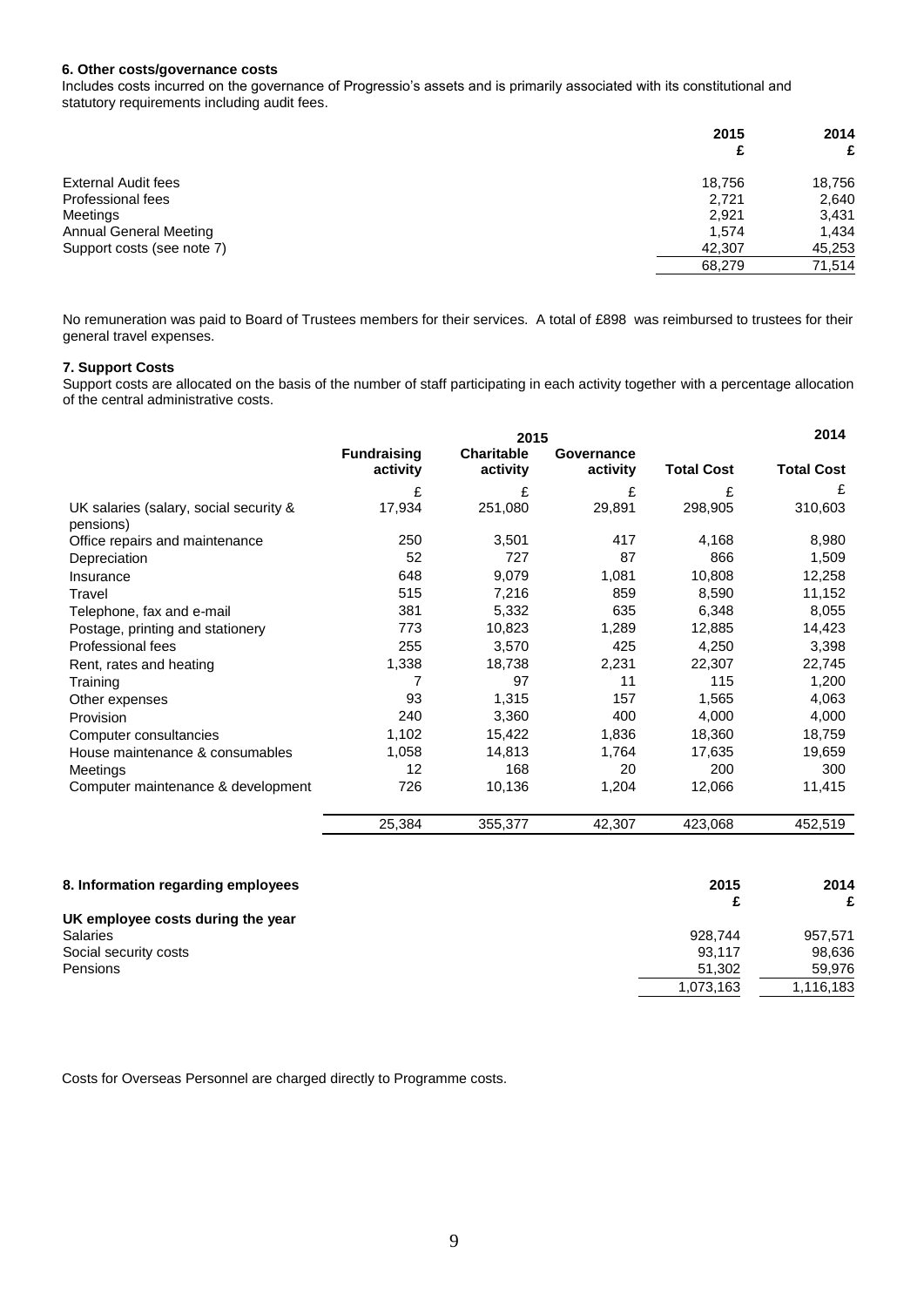|                                                      | 2015          | 2014          |
|------------------------------------------------------|---------------|---------------|
| Number of persons employed                           | <b>Number</b> | <b>Number</b> |
| (Represented as full-time equivalent employees)      |               |               |
| UK                                                   | 28            | 29            |
| Overseas country representatives                     |               | 8             |
| Local staff employed in country                      | 43            | 47            |
|                                                      | 78            | 84            |
| Development workers employed by projects at 31 March | 25            | 58            |

One employee earned £60,000 or more in the year.

| 9. Fixed assets                                 | Office improvements, furniture &<br>equipment<br>2015 | <b>Total</b><br>2015 |
|-------------------------------------------------|-------------------------------------------------------|----------------------|
| Cost                                            | £                                                     | £                    |
| At beginning of year                            | 3,211                                                 | 3,211                |
| Additions<br>Disposals                          | (2,683)                                               | (2,683)              |
| At end of year                                  | 528                                                   | 528                  |
| Depreciation                                    |                                                       |                      |
| At beginning of year                            | 2,125                                                 | 2,125                |
| Disposals                                       | (2,683)                                               | (2,683)              |
| Charge for year                                 | 866                                                   | 866                  |
| At end of year                                  | 308                                                   | 308                  |
| Net book value at 31 March 2015                 | 220                                                   | 220                  |
|                                                 |                                                       |                      |
| Net book value at 31 March 2014                 | 1,086                                                 | 1,086                |
| 10. Debtors                                     | 2015                                                  | 2014                 |
|                                                 | £                                                     | £                    |
| Grants receivable 2013/14                       | 24,000                                                |                      |
| Grants receivable 2014/15<br>Pre-payments       | 254,522<br>1,363                                      | 204,071              |
| <b>Other Debtors</b>                            |                                                       | 1,350                |
|                                                 |                                                       |                      |
|                                                 | 279,885                                               | 205,421              |
| 11. Cash at bank and in hand                    | 2015                                                  | 2014                 |
|                                                 | £                                                     | £                    |
| Cash on current accounts and in hand            | (39, 254)                                             | 30,034               |
| Balances held overseas                          | 160,700                                               | 508,251              |
| Short term deposits                             | 1,894,084                                             | 1,674,221            |
|                                                 | 2,015,530                                             | 2,212,506            |
| 12. Other creditors: amounts falling due within | 2015                                                  | 2014                 |
| one year                                        | £                                                     | £                    |
| Other creditors                                 | 33,413                                                |                      |
| Accruals                                        | 128,350                                               | 57,361               |
|                                                 | 161,763                                               | 57,361               |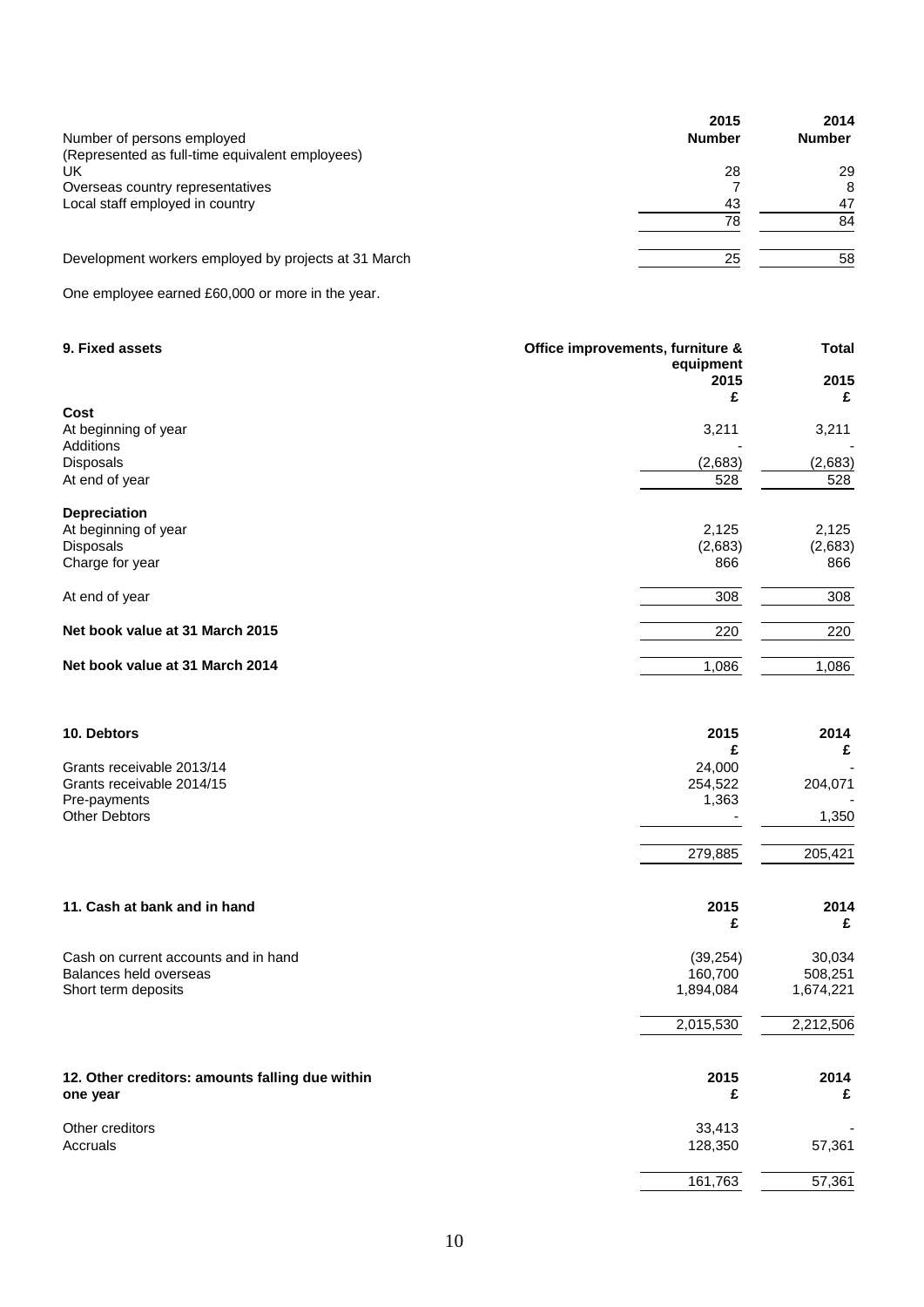# **13. Restricted funds**

Restricted funds are income from external sources which can only be used for the purposes for which they are given and are accounted for on an annual basis. Any unexpended balances are carried forward for future expenditure on the purpose the income was given, as restricted funds.

The income funds of the Charity include restricted funds comprising the following balances of donations and grants, unexpended at 31 March 2015 and held on trust to be applied for specific purposes thereafter:

|                                                                                | <b>Brought</b><br>forward at<br>31 March<br>2014 | Incoming<br>resources<br>2014/15 | <b>Grants</b><br>receivable<br>2014/15 | <b>Expended in</b><br>year<br>2014/15 | Carried<br>forward at<br>31 March |
|--------------------------------------------------------------------------------|--------------------------------------------------|----------------------------------|----------------------------------------|---------------------------------------|-----------------------------------|
|                                                                                | £                                                | £                                | £                                      | £                                     | 2015<br>£                         |
| Acnur Alto Comisionado                                                         |                                                  | 15,635                           |                                        | (15, 635)                             |                                   |
| European Union                                                                 | 20,550                                           | 89,027                           | 14,500                                 | (122, 658)                            | 1,419                             |
| Catholic Agency for Overseas Development<br>(CAFOD)                            | 8,974                                            | 2,500                            |                                        | (8,974)                               | 2,500                             |
| Comic Relief                                                                   | 38,315                                           | 7,708                            |                                        | (46, 023)                             |                                   |
| Big Lottery Fund Malawi and Zimbabwe                                           | 97,434                                           | 154,737                          |                                        | (176, 026)                            | 76,145                            |
| Big Lottery Fund Dominican Republic                                            |                                                  | 160,725                          |                                        | (129, 905)                            | 30,820                            |
| Progressio Ireland                                                             | 6,984                                            |                                  |                                        | (6,984)                               |                                   |
| <b>British Embassy Small Grants Scheme</b><br>(BESGS)                          | 10,389                                           | 71,811                           |                                        | (79,004)                              | 3,196                             |
| Christian Aid (Peru)                                                           | 27,000                                           |                                  |                                        |                                       | 27,000                            |
| Swedish International Development Agency<br>(SIDA)                             | 122,048                                          | 18,858                           |                                        | (126, 480)                            | 14,426                            |
| Fedomu                                                                         |                                                  | 14,522                           |                                        | (14, 522)                             |                                   |
| Christian Aid                                                                  | 4,834                                            | 50,900                           |                                        | (55, 734)                             |                                   |
| The Global Fund to fight AIDS, Tuberculosis<br>and Malaria                     |                                                  | 116,747                          | 28,860                                 | (145, 607)                            |                                   |
| Anonymous                                                                      | 30,000                                           |                                  |                                        | (26, 255)                             | 3,745                             |
| Ayuntamiento De Comendador                                                     |                                                  | 14,440                           |                                        | (12,048)                              | 2,392                             |
| United Nations Development Programme Art<br>Gold                               | 1,123                                            | 17,968                           |                                        | (17, 481)                             | 1,610                             |
| United Nations Population Fund (UNFPA)                                         | 2,372                                            | 23,213                           |                                        | (25, 585)                             |                                   |
| United Nations Office for the Coordination of<br>Humanitarian Affairs (UNOCHA) | 232,109                                          | 39,090                           | 41,217                                 | (312, 416)                            |                                   |
| <b>Ford Foundation</b>                                                         |                                                  | 361                              |                                        | (361)                                 |                                   |
| International Citizen Service (ICS) - voluntary<br>contributions/donations     | 36,261                                           | 247,230                          |                                        | (283, 491)                            |                                   |
| Voluntary Services Overseas (VSO)                                              | 357,813                                          | 2,078,482                        | 168,764                                | (2, 179, 946)                         | 425,113                           |
| Dublin City Council                                                            | 2,457                                            |                                  |                                        | (2, 457)                              |                                   |
| My Donations/Just Giving/Gift Aid                                              |                                                  | 27,775                           |                                        | (27, 775)                             |                                   |
| <b>World Vision</b>                                                            |                                                  | 9,779                            |                                        | (9,779)                               |                                   |
| Trocaire                                                                       | 529                                              |                                  |                                        | (529)                                 |                                   |
| Save the Children International Somaliland                                     |                                                  | 2,402                            |                                        | (2,402)                               |                                   |
| The Maurice & Hilda Laing Charitable Trust                                     | 3,000                                            |                                  |                                        | (3,000)                               |                                   |
| Global Witness/Progressio Latina                                               |                                                  | 44,061                           |                                        | (44,061)                              |                                   |
| Multi Partner Trust Fund                                                       |                                                  | 80,469                           | 1,181                                  | (64, 732)                             | 16,918                            |
| Oxfam                                                                          |                                                  | 3,615                            |                                        | (3,615)                               |                                   |
| Others                                                                         |                                                  | 33,846                           |                                        | (30, 963)                             | 2,883                             |
|                                                                                | 1,002,192                                        | 3,325,901                        | 254,522                                | (3,974,448)                           | 608,167                           |
|                                                                                |                                                  | 3,325,901                        | 254,522                                |                                       |                                   |
| Total restricted funding during year                                           |                                                  |                                  | 3,580,423                              |                                       |                                   |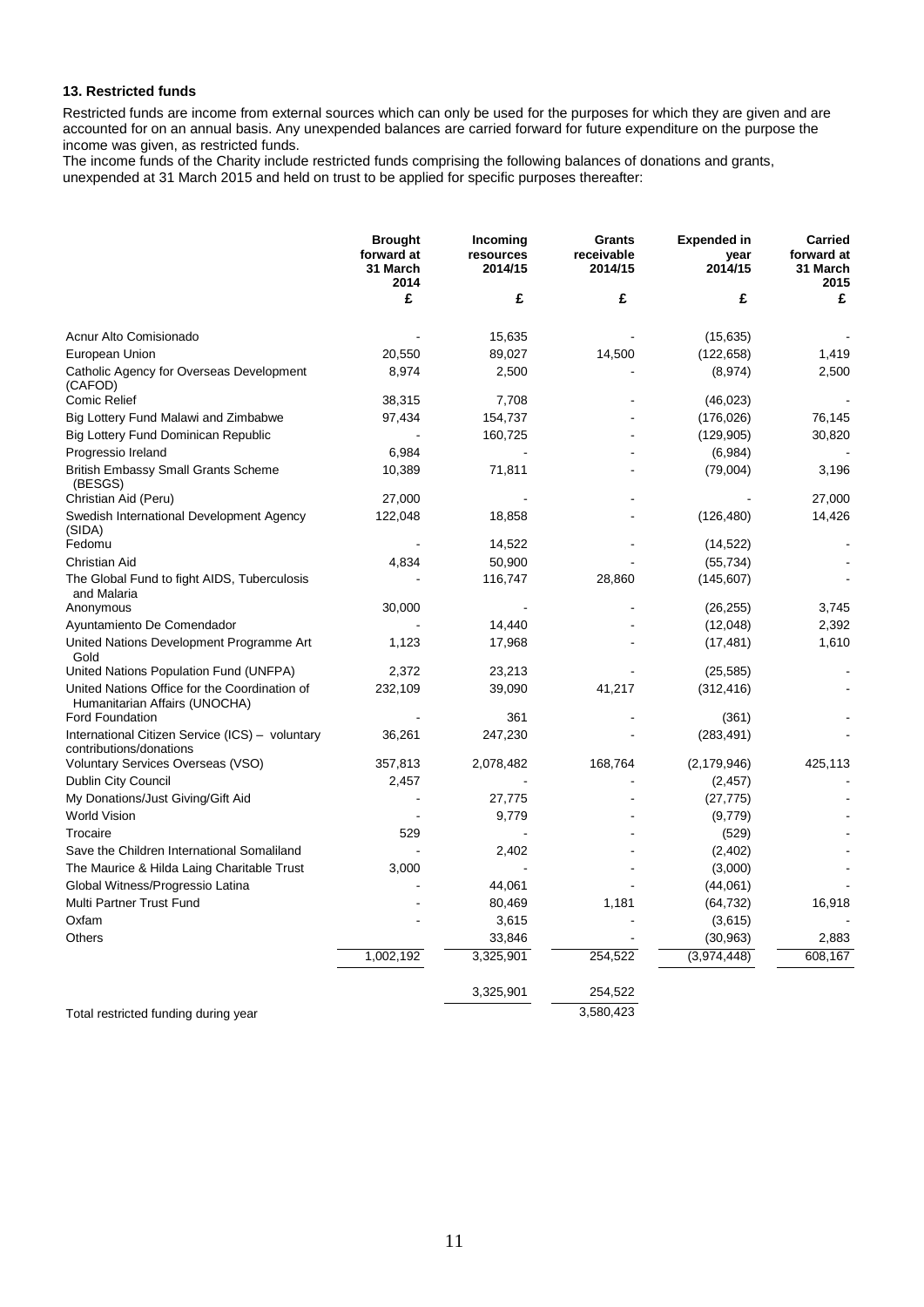### **14. Reserves**

Reserves at 31 March were as follows:

|                               | 2015      | 2014      |
|-------------------------------|-----------|-----------|
|                               | £         | £         |
| Unrestricted charitable funds | 1,264,075 | 1,220,469 |
| <b>Restricted funds</b>       | 608,167   | 1,002,192 |
| Total reserves                | 1,872,242 | 2,222,661 |

Progressio maintains reserves to safeguard its programmes of work and its employees in the event of sudden and unexpected losses of income and/or increases of expenditure. Current levels of unrestricted reserves are sufficient to cover Progressio's operations for a period of eleven weeks.

The Board's directive to Progressio's management acknowledges that a balance should be maintained between building reserves and supporting Progressio's operations. The Board are planning to maintain the level of unrestricted reserves taking into account the continuing challenges of the current economic climate and will only consider utilising reserves in an emergency situation such as an advance payment on a grant receivable or an unforeseen loss.

The Board continues to review Progressio's level of unrestricted reserves on an annual basis. The current target is that the reserves should cover all of Progressio's contractural responsibilities and operational costs for up to four months.

### **15. Pensions**

Progressio operates a contributory pension scheme open to all UK employees. This defined contribution scheme is administered by Friends Provident who are independent of Progressio's finances. Employees are offered the opportunity to join the Group Personal Pension Plan after a period of three months. Progressio contributes 7 per cent of each employee's salary and the employee contributes a minimum of 3 per cent of salary to the scheme. Employer contributions charged to the Statement of Financial Activities were £51,302 in 2014/15 (£59,976 in 2013/14).

#### **16. Analysis of net assets between funds**

|                                           | <b>Unrestricted</b><br><b>Reserves</b> | <b>Restricted</b><br><b>Reserves</b> | Total      |
|-------------------------------------------|----------------------------------------|--------------------------------------|------------|
|                                           | £                                      |                                      |            |
| Tangible fixed assets                     | 220                                    |                                      | 220        |
| Current assets                            | 1,687,498                              | 608,167                              | 2,295,665  |
| <b>Current liabilities</b>                | (269, 276)                             | $\overline{\phantom{0}}$             | (269, 276) |
| Long term liabilities                     | (154, 367)                             | $\overline{\phantom{0}}$             | (154, 367) |
| Net assets at 31 <sup>st</sup> March 2015 | 1,264,075                              | 608,167                              | 1,872,242  |

# **17. Financial Commitments**

As at 31<sup>st</sup> March 2015, the charity had no annual commitments under non-cancellable leases or any other financial commitments.